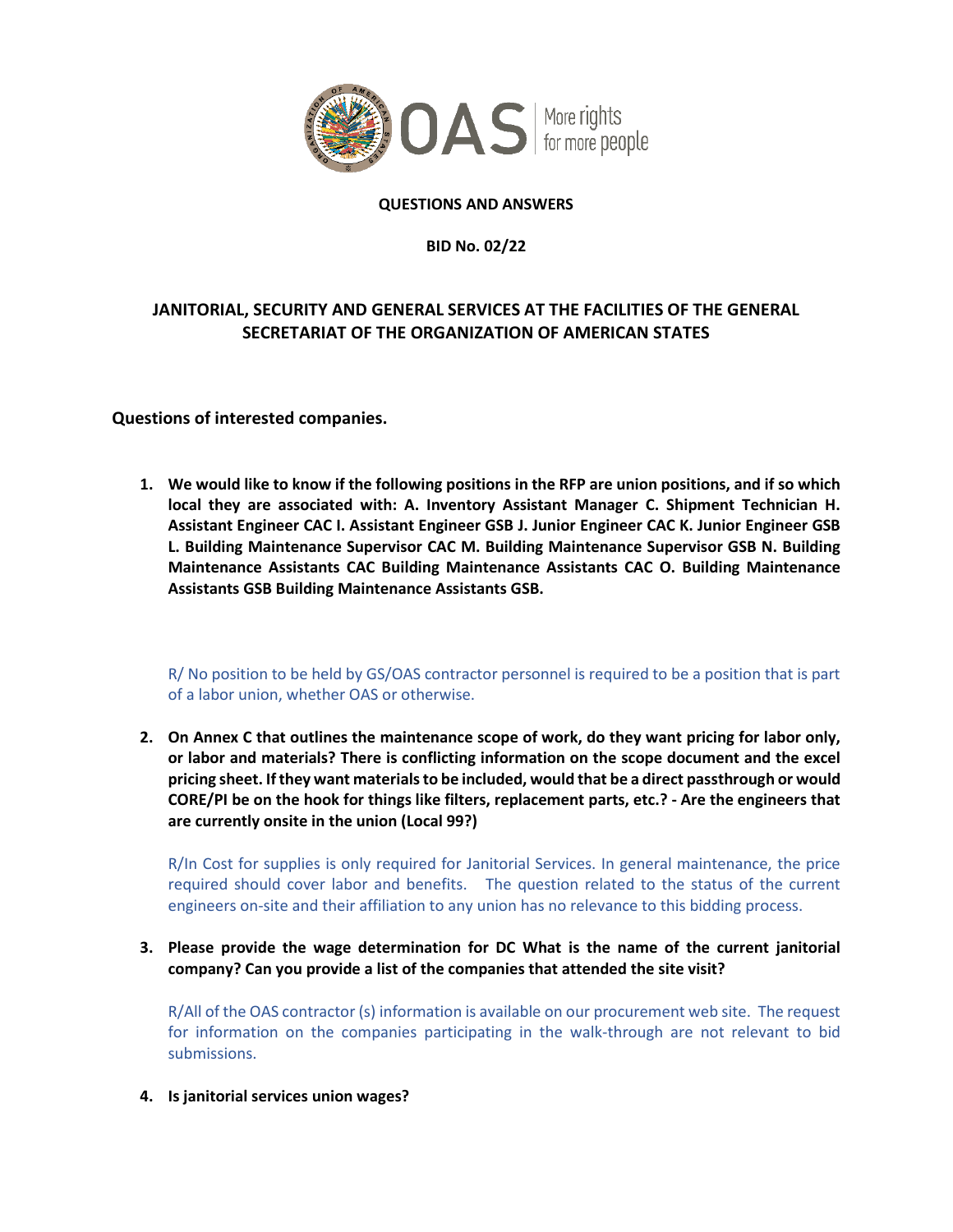### R/ The wages are to be determined by proponents

**5. Are the security staff part of the union? 2. What if any, are the wage minimums for the security team? 3. If GS/OAS would be making a change, would you like to keep your current staff? 4. Please confirm special police requirements. Are all security staff required to be SPO's? If not, please confirm the specific positions required to be SPO's. 5. Please confirm that this is all unarmed guard services.**

R/1: No.

2: No minimum stipulated.

3: Yes.

4: SPO licensing within the first 90 days of contract award (COVID19 licensing delays will be considered).

5: Yes.

### **6. Can you provide current spend on consumables and supplies?**

R/ The current annual expenditure 5K supplies for Janitorial Services is \$65K, approximately.

#### **7. Is this day cleaning?**

#### R/Yes, 2-day Porters and two full time persons for day cleaning

**8. Annex C - Appendix 4 - Insurance & Statuary Costs - Is the Penalty Employee Dishonesty Bond with the GS/OAS as Additional Insured (\$500,000) a physical bond we have to produce with our proposal response?**

R/ No bonds are to be submitted with the Bid; they must be submitted by the contractor

**9. Are there any additional bonds we have to provide with our proposal submission?** 

R/ No bonds are to be submitted with the Bid; they must be submitted by the contractor

#### **10. Are our company financials due with our submission? If so, do we provide a redacted version?**

R/ Yes, financial statements must be submitted with your proposal.

**11. Can you confirm the amount for day porters currently on site for all locations? 5.2.1.GSB - Monday through Friday from 7:30 a.m. to 4:00 p.m. 5.2.2.GSB garage cleaning - Saturday's form 9:00 am to 1:00 pm. 5.2.3.MNB, ADM, Museum and Casita - Monday through Friday from 8:00 am to 4:30 pm.**

R/The dollar amount is for all positions is to be determined by proponents. The RFP calls for 2 day porters (one for the GSB and one for CAC complex)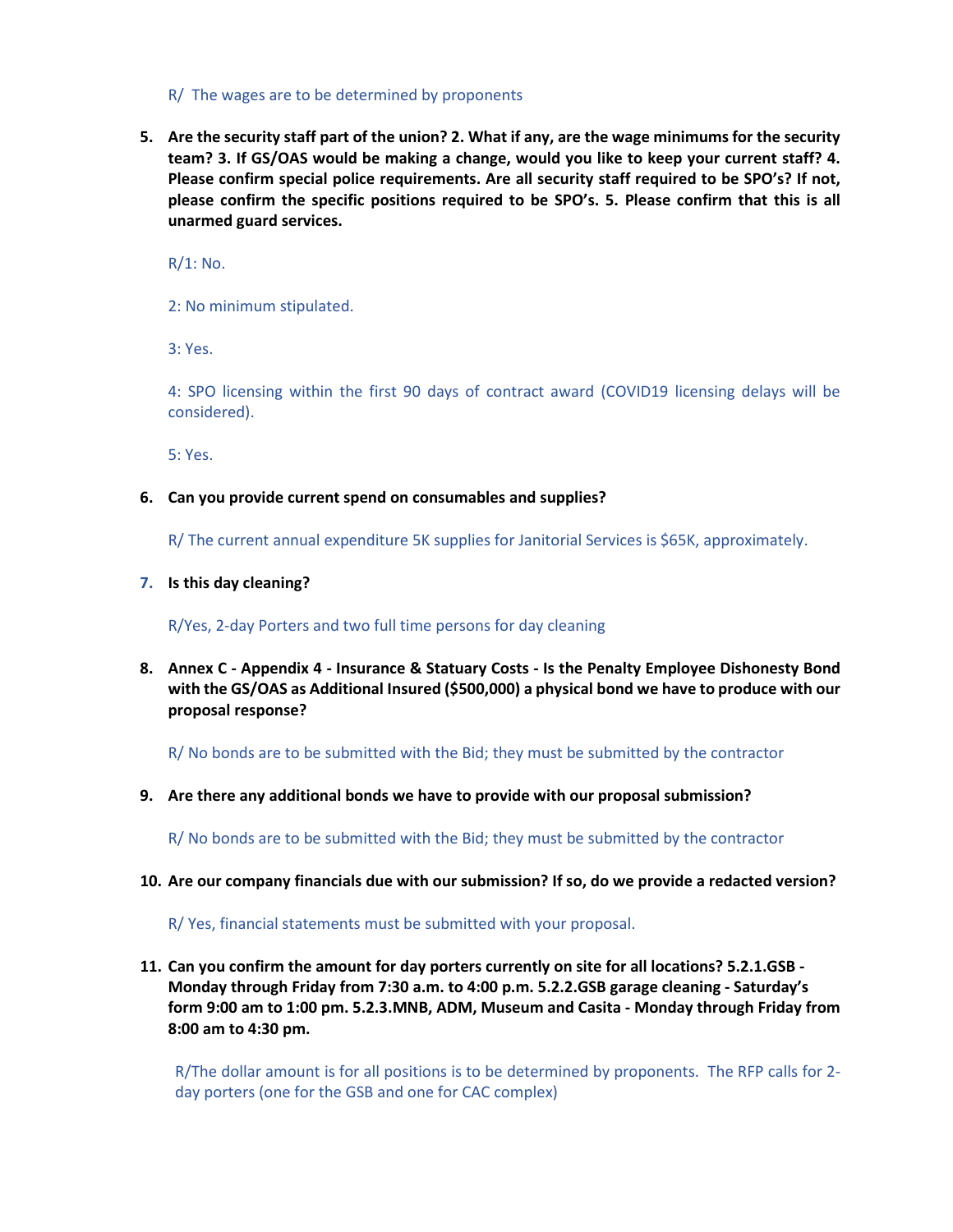## **12. Are the day porter positions exclusive to the General Services division or can those positions be bid on as part of Janitorial**

R/The day porters' positions should be included as part of General Services contract

**13. How many cleaners are on the night cleaning staff?**

R/ This information should be proposed in the RFP response.

**14. Are any of the buildings in this bid union buildings?**

R/ No position to be held by GS/OAS contractor personnel is required to be a position that is part of a labor union, whether OAS or otherwise

**15. Does the lead cleaner get higher wages than general cleaners?**

R/This should be determined by proponents.

**16. What are the wage rates for the day porters?**

R/ This should be determined by proponents.

**17. Will OAS accept an annual performance and payment bond from our surety? Do we have to have one provided each year since it's a one year contract with five one year renewals?**

R/ Yes to both questions.

**18. Will OAS be providing bond forms or will OAS accept the bond forms provided by our surety?**

R/ OAS/GS will not provide the bond forms

**19. Are there any additional requirements we are to answer in our proposal other than what's called out in Part 5.1 Technical Proposal requirements?**

R/ Section 5.1 of the RFP contains and explains all the requirements to be submitted by bidders

**20. Do we provide new equipment for each building or do they share equipment between the buildings?**

R/Equipment is normally shared between buildings

**21. What is the current productivity rate for the night cleaning? what is the amount your team is looking for?**

R/ This should be determined by proponents.

**22. Who is janitorial incumbent? how long have they been on site? do they use subcontractors?**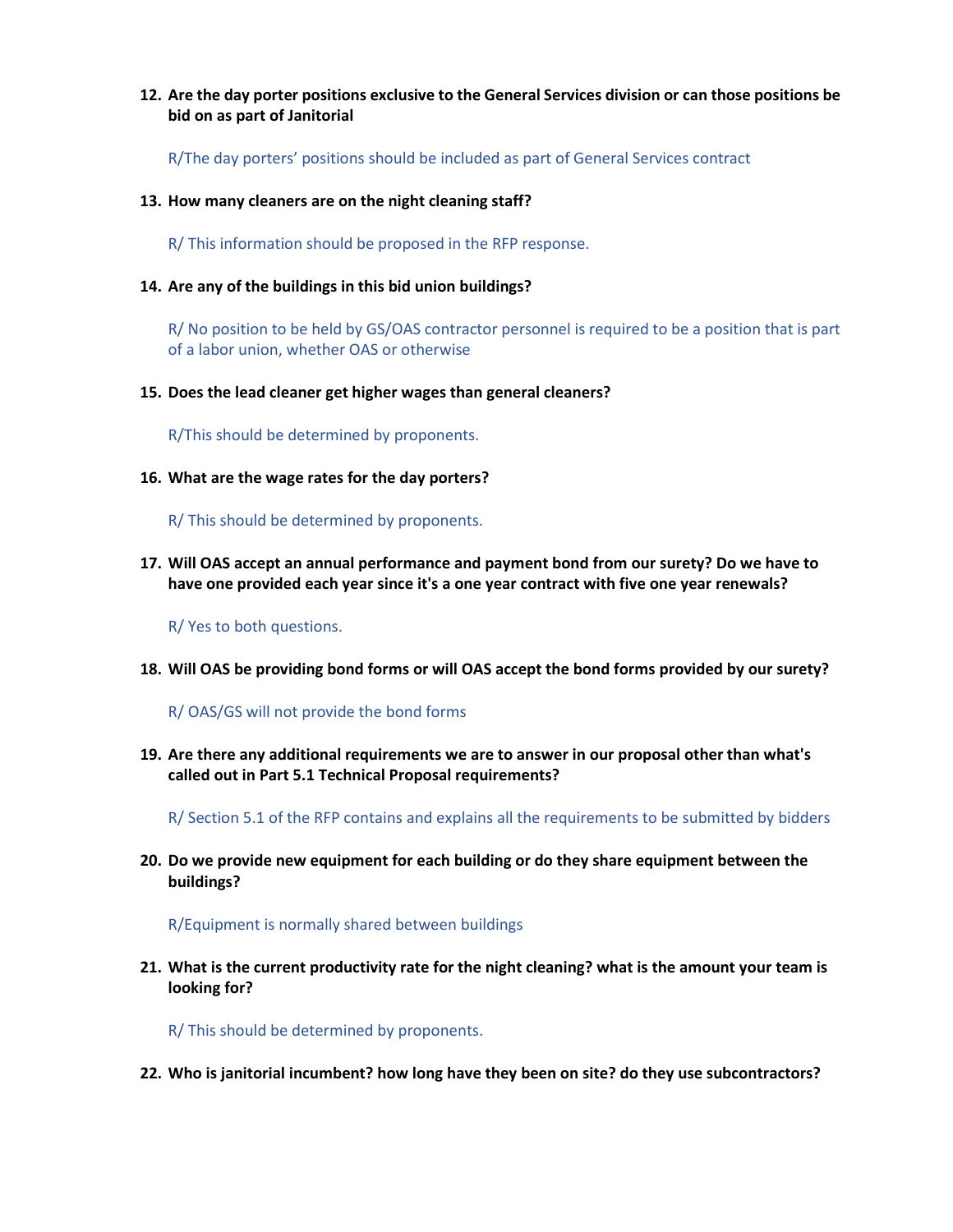R/ All of the OAS contractor (s) information is available on our procurement web site. The question related to the contractor's current situation has no relevance for to bid submissions.

**23. If the janitorial is awarded, how many of the current staff are you anticipating on keeping on site with the new vendor?** 

R/ To be determined by proponents, in coordination with DGS.

**24. Is the window cleaning done by a separate staff other than the janitorial or day porter staff? The window cleaning services set forth in Appendix 1 of Annex A, hereto, shall be provided by Contractor at the GSB Monday through Friday from 7:30 a.m. to 4:00 p.m., and at the Constitution Avenue Complex (i.e. the "MNB, "ADM", "Museum", and "Casita"), Monday through Friday from 8:00 am to 4:30 pm.**

R/Cleaning of Lobby windows is performed by the day porters. Thorough window cleaning (inside/outside) is part of janitorial contract and is conducted 2 times per year.

- **25. Taxes are not included correct?**
	- R/ GS/OAS is tax exempt
- **26. Is window cleaning a separate line item?**

R/Should be included as a separate line item in the Janitorial contract.

**27. Does the contractor supply the i.d. cards?**

R/Yes

**28. RFP 5.1.3, Documents Related to Contractor's Personnel QUESTION A: As standard practice, we recruit client-specific positions (such as Security Guards) upon award of contract, and so we do not have Curriculum Vitae for those individuals at this time. Will GS/OAS accept an overview of our recruiting process instead?** 

R/ CV's are expected for management and supervisory positions.

**29. Annex B Page 2, 2.4GS/OAS Observed Holidays QUESTION A: Is service expected on holidays?** 

R/ Yes. Operations are 24x7. Coverage hours for holidays and weekends are indicated in the RFP.

**30. Annex B Page 3, 3.3 "Provide physical security services, electronic security surveillance monitoring…" QUESTION A: Is the electronic security surveillance monitoring system provided by the contractor or GS/OAS?** 

R/Electronic security surveillance equipment for monitoring is provided by GS/OAS.

**31. Annex B Page 12, 10. Appearance and Conduct of Contractor's Personnel QUESTION A: Does GS/OAS have a specific list of uniform items that should be provided to officers?**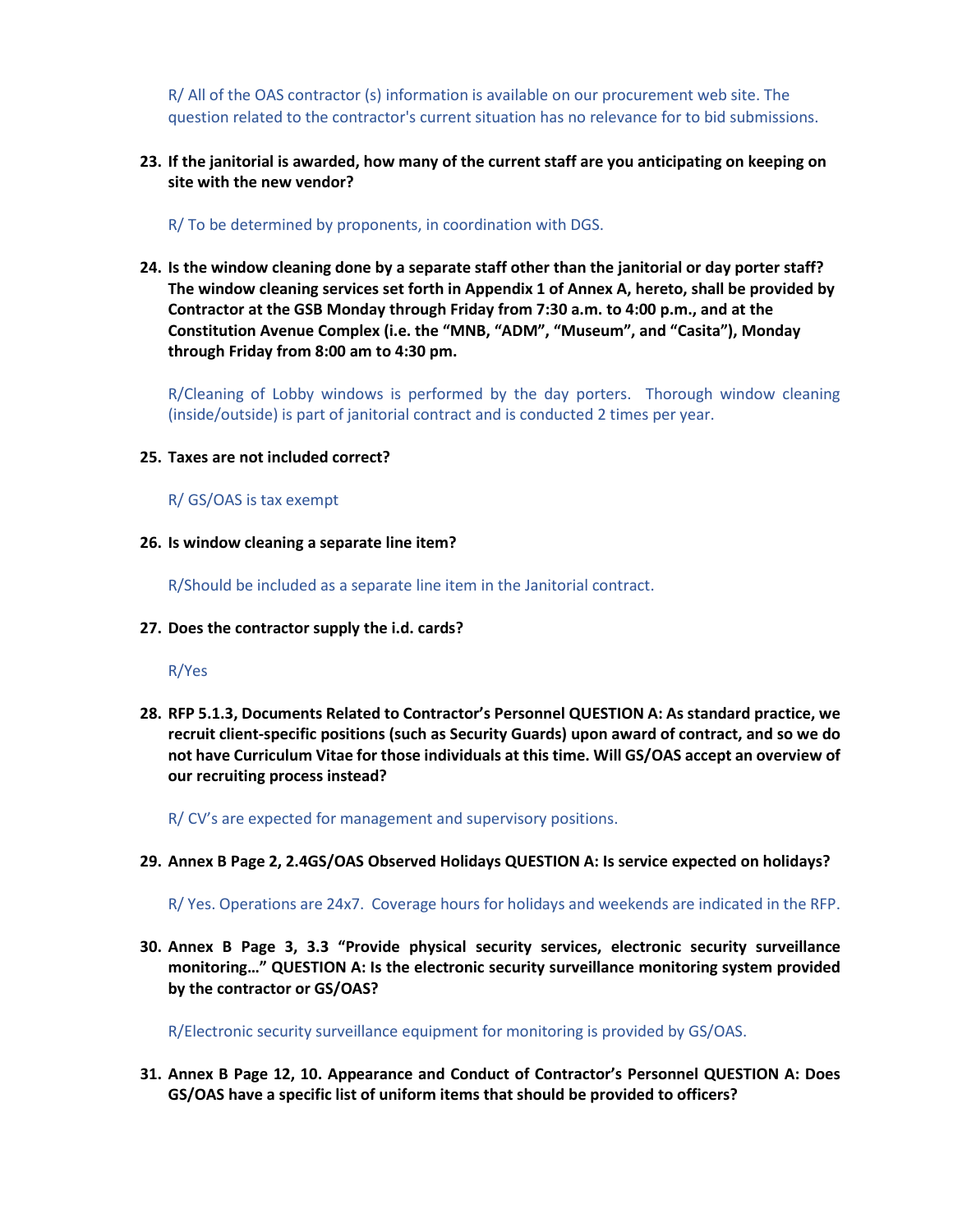R/To be determined by proponents.

**32. Annex B Page 12, 11.2 states "Contractor will provide full time employees with major medical benefits and major dental benefits." QUESTION A: Is health insurance a separately billable item or should contractors include these estimated costs in our rates?**

R/Health Insurance should be included as part of estimated costs. Proof of coverage is required on an annual basis.

**33. Annex B Page 13, 12.3 "Office equipment and supplies such as:…" QUESTION A: Will GS/OAS have office space available for use or should the contractor source rental office spaces in the area for overhead personnel, training, etc.?** 

R/ GS/OAS will provide available office space.

**34. Annex B Page 14, 13.4 QUESTION A: Will How many two-way radios are currently being provided by the incumbent? QUESTION B: Will GS/OAS allow officers to utilize smartphones as substitutes for radios?** 

R/Communications equipment is provided by the GS/OAS.

No smartphones are in use to substitute security services communications equipment.

**35. Annex B Page 14, 14.5 "Contractor will provide parking services to the project PM and Shift Supervisors" QUESTION A: How many vehicles are required? QUESTION B: What is the estimated annual mileage per vehicle? QUESTION C: What is the preferred vehicle size?** 

R/ This item will be modified. Annex B Page 14, 14.5 should read: "Contractor will not be provided on-site parking facilities. Consideration will be given to some Contractor's personnel in exceptional circumstances, particularly during emergencies and extreme conditions or during special events. GS/OAS reserves the right to withdraw this privilege at any time." The modified annex is attached

**36. R/Annex B Page 23, Article IV Payments QUESTION A: What are the payment terms for the contract?** 

R/Monthly invoicing. Further details as established in the RFP.

**37. GENERAL QUESTIONS: QUESTION A: Who is the current security provider? QUESTION B: What are the current pay and bill rates? QUESTION C: What is the pricing evaluation weight? (%) QUESTION D: Can GS/OAS please confirm if there are any union location(s) and if so please provide the CBA? QUESTION B: Can the client please provide a seniority list?**

R/ A: All of the OAS contractor (s) information is available on our procurement web site.

B: The question related to the current contract has no relevance to bid submissions. Pricing to be determined by proponents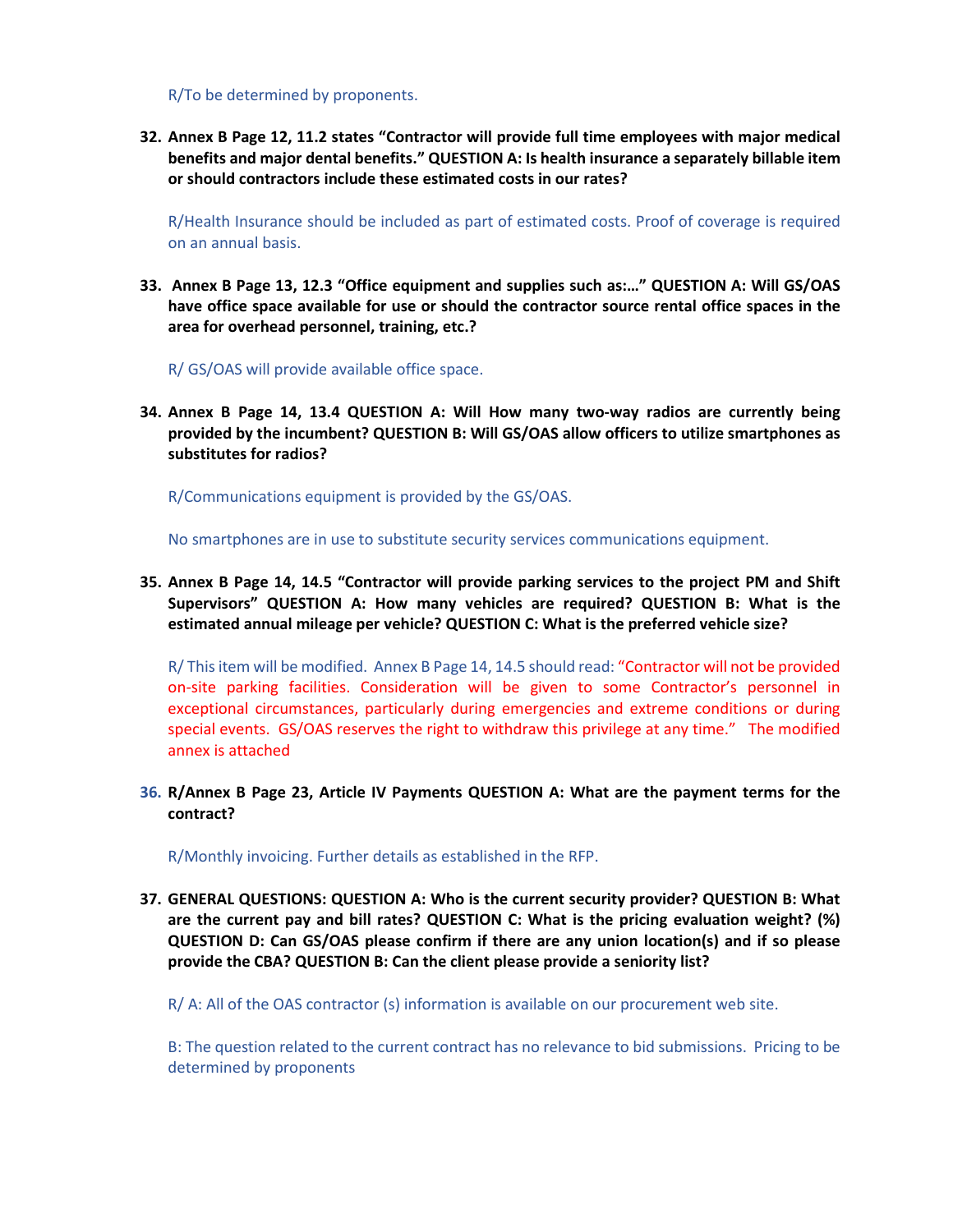C: Please refer to Evaluation and Award Criteria established in the RFP (6.14)

D: No position to be held by GS/OAS contractor personnel is required to be a position that is part of a labor union

E: Not relevant to proposal evaluations.

**38. How are bidders to satisfy the requirement of proving they have held a DC license as a Security Services/Janitorial Services/General Services company for ten (10) years?** 

R/ Business certificates issued by the District of Columbia, Department of Consumer and Regulatory Affairs, identify the businesses tenure to do business in the district.

**39. Section 5.1.6(g) of the RFP requires bidders to signify acceptance of the Contractual Terms and Conditions by signing the applicable statement of Format 1 of Annex D. We also note the instructions at Section 7 of the RFP for bidders wishing to negotiate modifications to the Terms of References or Contract Terms and Conditions to submit redlined copies of those documents which reflect their proposed modifications with the proposal. Should bidders submitting proposed modifications to the Terms of References or Contract Terms and Conditions also sign the documents at Format 1 of Annex D? If so, should the documents at Format 1 of Annex D be revised in any way to reference the submission of modifications?**

R/ If you wish to propose modifications to the Terms of references and the contract you don´t have to sign Format 1 of Annex D.

Yes, please refer to the instructions to do so.

**40. We note the provisions addressing annual rate increases at Article XIII of each Services Contract. Is contract renewal contingent on mutual agreement of the parties as to renewal period pay and bill rates?**

R/Contract renewal is subject to satisfactory performance. Contract rate increases on annual renewals normally reflect cost of living increases (as determined by CPI index) and/or mandatory adjustments (particularly for Security Services), as determined by DC labor law. OAS/GS reserves the right to revise total contract hours (or services) at any time and subject to funding.

**41. Will additional rate adjustments be allowed as needed at any time during the maximum six (6) year term to permit the Contractor to increase rates with automatic effect in order to recoup increases in the following costs that are outside the Contractor's control: Federal, state or local taxes, levies, or required withholdings; costs under collective bargaining agreements; minimum wage rates and other statutory requirements, such as legally mandated sick leave costs; and medical and other benefit costs?**

R/Costs are to be revised on an annual basis.

**42. What are the GS/OAS's standard payment terms?**

R/Monthly payment.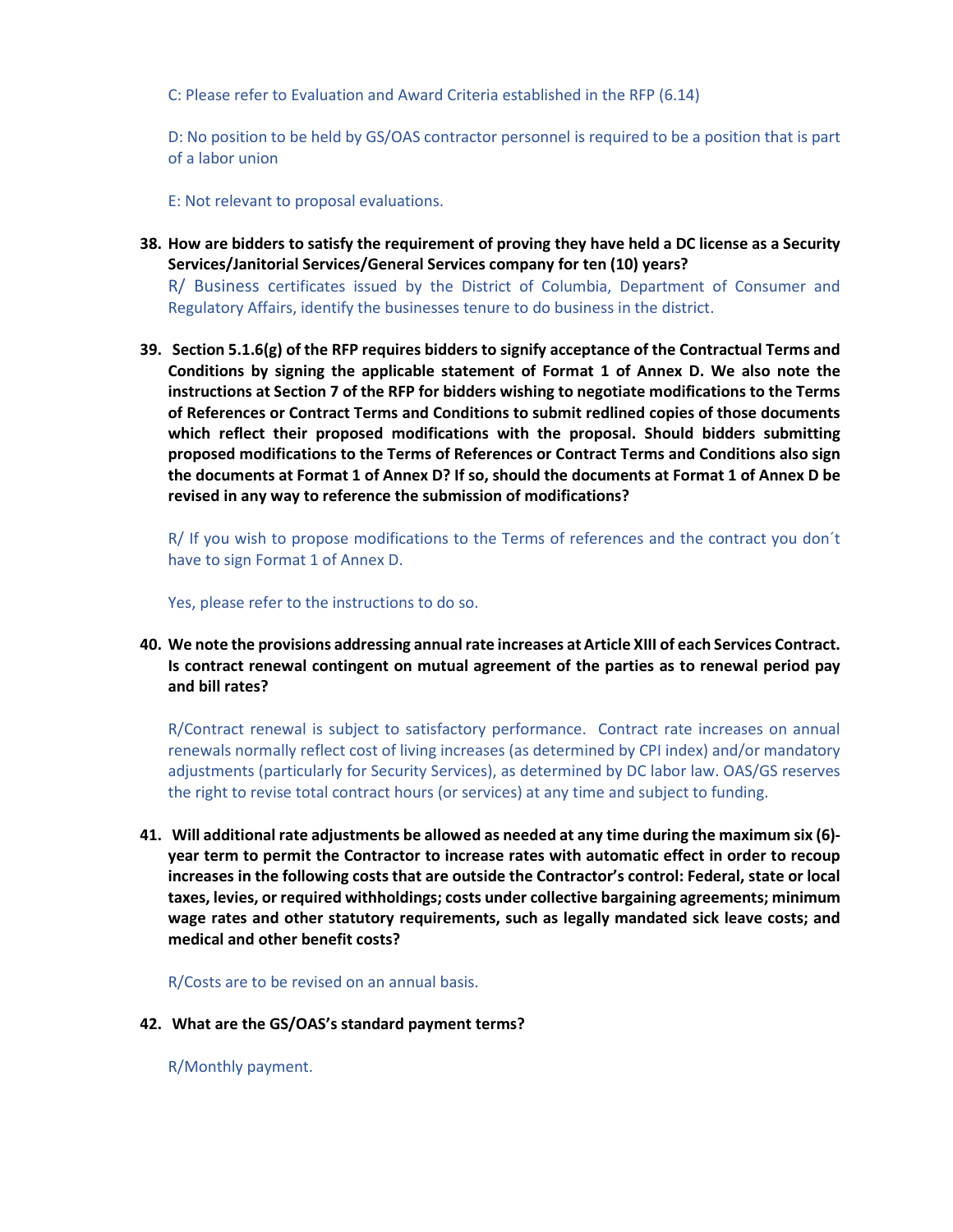**43. Section 8.1.2 and Section 13.7 of the Terms of Reference for Service B "Security Services" and Section 10.1.1 of the Terms of Reference for Service C "Janitorial Services" require Contractor personnel to be bonded. We also note the requirement in the Insurance and Statutory Costs Tab of Annex A, Appendix 3 for the Contractor to provide a Penalty Employee Dishonesty Bond with GS/OAS as additional insured. The dishonest acts of our company's personnel are covered by commercial crime insurance, but we do not bond our personnel. We also routinely include clients as joint loss payees on our crime insurance "as their interests may appear." May the Contractor satisfy the bonding requirement with \$500,000 of commercial crime insurance which includes GS/OAS as a joint loss payee as its interests may appear?**

Commercial crime insurance is acceptable, but if the same company offers both services, we will review the policy, especially its exceptions.

**44. We also note the requirement in the Insurance and Statutory Costs Tab of Annex A, Appendix 3 for the Contractor to provide Umbrella/Excess Insurance. Our company carries Excess Liability Insurance, but we do not carry Umbrella Liability Insurance. Can the requirement to provide "Umbrella/Excess" insurance be revised to refer to "Umbrella or Excess" insurance?**

R/ We need Umbrella liability and excess liability. Umbrella is broader and offers greater coverage for policy limits or claims not covered by umbrella policies.

**45. We note the requirement in Section 8.1.5 of the Terms of Reference for Service B "Security Services" and Section 10.1.3 of the Terms of Reference for Service C "Janitorial Services" for Contractor personnel to be "free of criminal records and criminal charges." We assume those standards are intended to comply with Title VII of the Federal Civil Rights Act of 1964 which prohibits employment discrimination. In interpreting Title VII, EEOC Enforcement Guidance 915.002 (4/25/12) prohibits blanket exclusions. The Guidance requires assessment of the facts and circumstances of a conviction to determine whether it truly renders a person unsuitable for the position for which he or she is intended. Can the cited the sections be replaced with the following to achieve compliance with applicable law? "***Contractor's personnel must be: (a) drug free; (b) free of criminal convictions that render such person unsuitable for the position for which he or she is intended; and (c) free of charges of any crime the conviction of which would render the person unsuitable for the position for which he or she is intended. Contractor's determination regarding the suitability of any person described in (b) and (c) above for*  assignment at a GS/OAS location shall be based on guidance provided by the U.S. Equal *Employment Opportunity Commission regarding the use of criminal conviction history in employment decisions which requires a weighing of (i) the nature and gravity of the offense; (ii) the time that has passed since the offense, or the employee's completion of any sentence given as a result of the offense; and (iii) the nature of the job held or sought.***"** 

R/ The GS/OAS is an international organization and applies its internal regulations.

**46. We note the requirement in Section 10.1 of the Terms of Reference for Service B "Security Services" for security guards to be clean-shaven. Can that specification be revised to include legally mandated exceptions for medical and religious reasons?**

R/ Exceptions to this requirement can and will be considered, as necessary.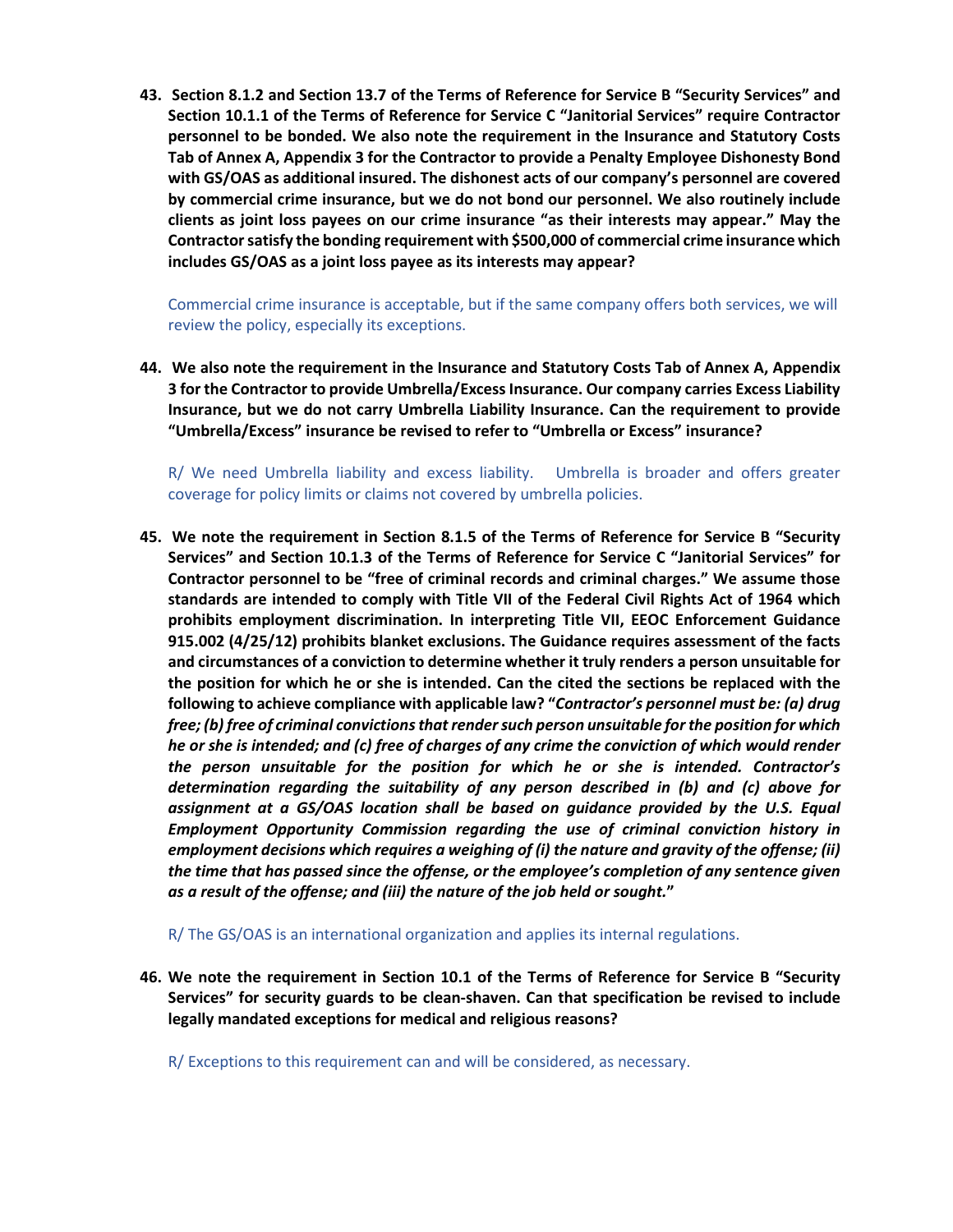**47. We assume that the fitness standards in Section 8.3 of the Terms of Reference for Service B "Security Services" and 10.1.5 of the Terms of Reference for Service C "Janitorial Services" are intended to comply with all applicable laws, including the Americans with Disabilities Act. In particular, we note the physical exam requirements in Section 8.3.2 and Section 8.3.3. We understand that the Americans with Disabilities Act imposes significant restrictions on an employer's ability to perform a physical exam on an incumbent employee. Per EEOC Enforcement Guidance 915.002 (07/27/00), a physical exam may be conducted on an incumbent employee only when the employer has reason to believe, based on objective evidence, that the officer's ability to perform essential job functions may be impaired due to a medical condition and/or the officer may pose a direct threat due to a medical condition. Standards for conducting physical exams on new hires are more relaxed.** 

**Can Section 8.3 of the Terms of Reference for Service B "Security Services" be revised as follows to achieve compliance with applicable law?** 

- **Replace Section 8.3.1 with the following: o "Contractor's personnel must be physically capable of performing all essential** *job* **duties, with or without reasonable accommodation."**
- **Replace Sections 8.3.2 and 8.3.3 with the following: o "Each guard assigned to a post must pass a medical exam pre-assignment. Thereafter, a a guard must pass a physical exam whenever the Contractor or GS/OAS has reason to believe based on objective evidence that the guard's ability to perform essential job functions may be impaired due to a medical condition and/or the guard may pose a direct threat due to a medical condition. Exams must be performed by a licensed physician acceptable to GS/OAS, and without cost to the GS/OAS."**
- **On line 3 of Section .8.3.6, insert the phrase "with or" before the word "without."**

**Can Section 10.1.5 of the Terms of Reference for Service C "Janitorial Services" be replaced with the following to achieve compliance with applicable law?** 

• **"Contractor's personnel shall be must be physically capable of performing all essential job duties, with or without reasonable accommodation."** 

R/ The GS/OAS is an international organization and applies its internal regulations. Further information available at:<http://www.oas.org/legal/english/docs/BilateralAgree/us/sedeusa.htm>

**48. Section 4, RFP Schedule: Is it possible that the Proposal Closing Date be at least two (2) weeks past the "Response to Bidder's Inquires Due" to give the bidders adequate time to prepare the proposal?** 

 $R$ / The bid closing date has been modified until June  $6<sup>th</sup>$ 

# **49. Section 5.1.6 a) regarding financial statements to be provided, Will OAS be willing to sign an NDA (Non-Disclosure Agreement)? Please address to whom this would be submitted?**

R/ At this stage of the process and considering the deadline to submit a responsive proposal, the GS/OAS does not accept conditions of bidding. We cannot guarantee prospective bidders that the GS/OAS will agree with the terms and conditions of an NDA proposed by them. Any agreement signed by the GS/OAS is subject to internal review in accordance with the OAS regulations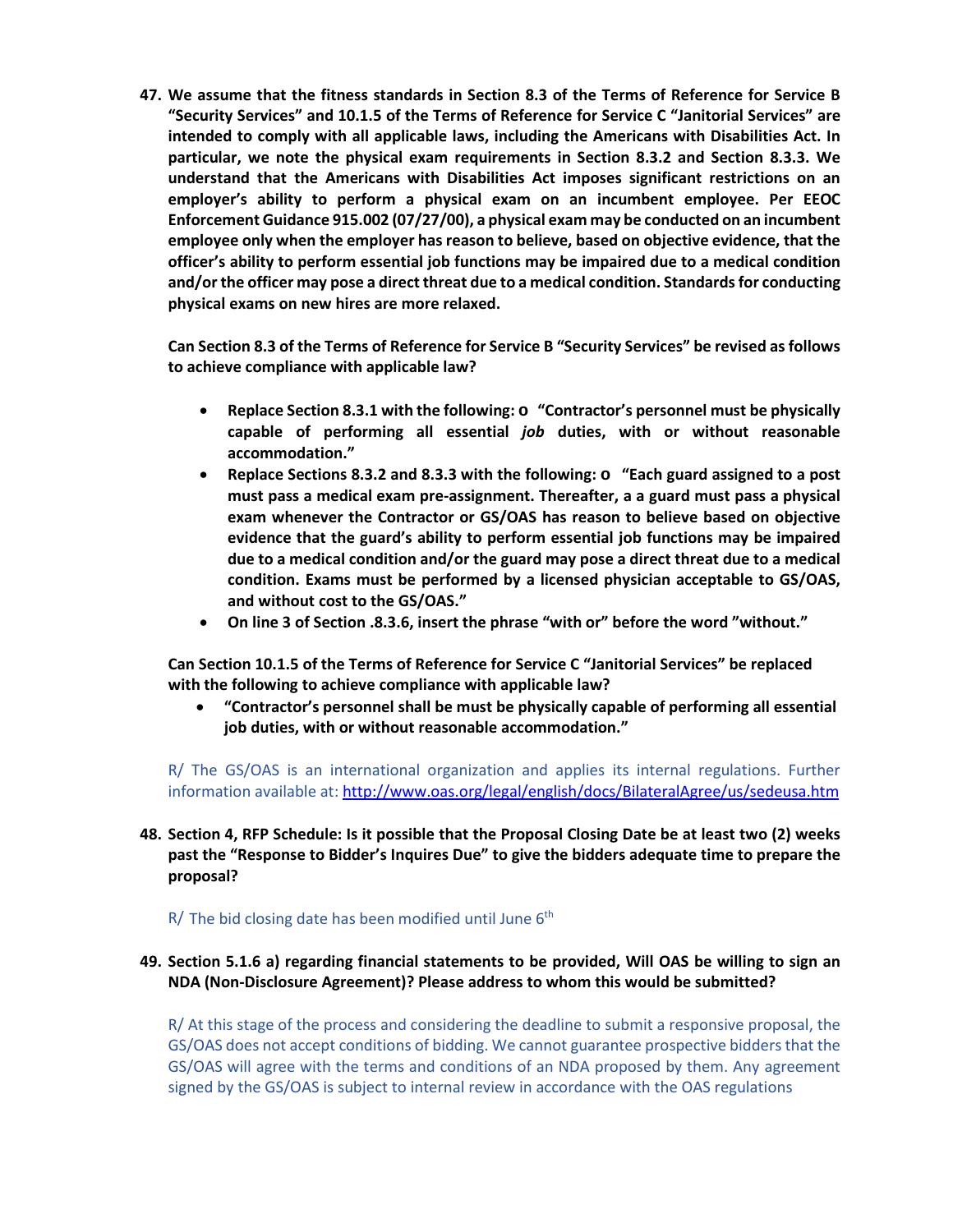**50. Section 5.1.6 a) regarding financial statements, many companies do have not 2021 financial statements ready for client submission, can the last 3 years suffice?** 

R/ Yes

**51. Section 6.5, Walk-Through- can a list of the Bidding Companies be provided of those who did not attend the tour on 4/28/2022?** 

R/ We do not have this information. Please note that to participate in the tour all companies had to be registered, so we do not have the information of those that have not registered. Therefore only companies that attend to the walk-though are to present a formal bid.

**52. What is the Evaluation process from the OAS? What metrics or services will be used to evaluate which bidder is the best fit for the Security Services?** 

R/ The evaluation criteria is established in the RFP.

**53. Page 7 of the RFP 5.1.2 c) states "the offers must include: Remission of the records of the weapons and ammunition in the company's possession"? Please define/describe? Mr. Steve Bernal said there were no weapons provided by the contract security company**

R/ Although it is an unarmed service, in compliance with the recommendations of the Montreux Document, we ask for a record of the bidders' weapons and ammunition.

### **54. Key Personnel- is there a non-compete for the any of the current Key Personnel? Does the current Project Manager want to stay working at OAS if IBS is replaced?**

R/ In the RPF we do not have any non-competition clause for the Personnel, as for the second question we are not aware of the intentions and wishes of the current PM.

**55. Section 6.11.2 Price Criteria- what is the total number of "points" that will be awarded for the evaluation?** 

R/According to section 6.11.2 of the RFP The Bidder with the lowest evaluated pricing proposal will be awarded the highest points. The award however, includes both technical and economic factors (please refer to Section 14 of the RFP)

#### **56. Does a Bidder get "extra credit" for providing 100% of the services from Annex A, B and C?**

R/No

**57. What position provides the "unpaid 30 minute lunch breaks" as noted on Appendix 1?** 

R/ Security: Day shift security positions (schedules are posted in the RFP) count with this provision.

#### **58. Does OAS use K-9 protection on a short or long term basis?**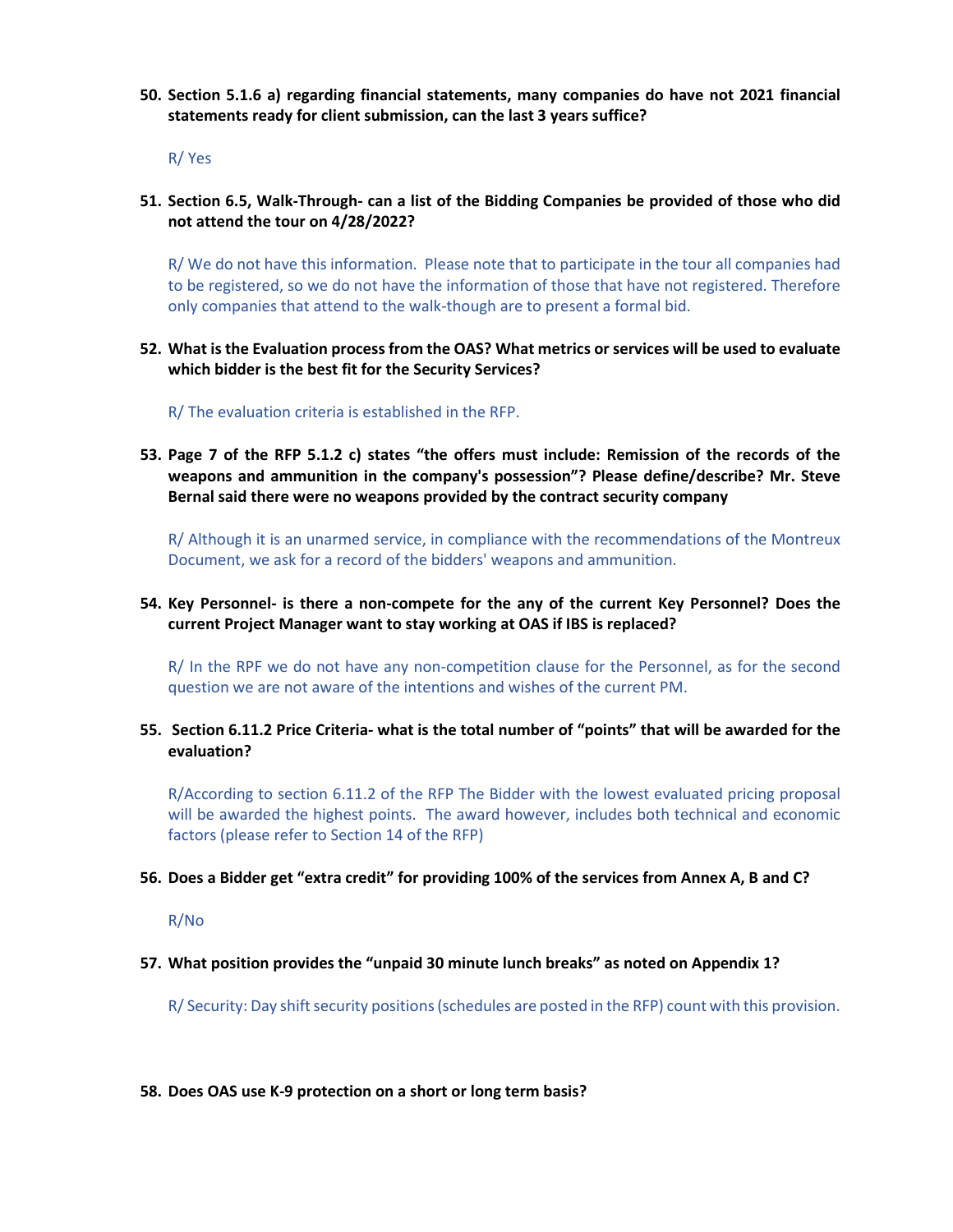R/No.

#### **59. Is OAS interested in Training for Mail Room Screening?**

R/This proposal is not relevant for bidding purposes.

**60. Section 7.3 States, "The contractor will ensure that all security personnel assigned to the OAS are certified in the District of Columbia as Unarmed Special Police Officers (SPO) within the first 90 days of contract award or contract assignment and that certifications are maintained valid through the life of the contract.". Questions- does every person need to be "SPO"? it was indicated that there are both Security Guards and Special Police Officers working at OAS. Currently the licensing bureau (SOMB) has a long back-log for the SPO designation and it is taking longer than 90 days due to the Pandemic delays, is a pending SPO license acceptable at this time?**

R/ Yes, pending SPO licensing is acceptable.

**61. Do the current Security Guards receive health insurance? Can you provide additional details? Could you please give a general overview of the current benefits program that full time personnel enjoy at this point?**

R/ Yes/ Medical/Dental/Disability/Life Insurance

**62. Excel Sheet for Annex B, Appendix 4 Price Cost Elements**

**a. is the "1. Guards Direct Labor Cost", the actual WAGE paid to the position?**

**b. Where do "Training Costs" go**

**c. For "4. Insurance and Statutory Costs" is this Payroll Expenses such as FICA, FUTA SUTA, Employers Liability and Workers Compensation?**

- **d. Where do "Employee Benefits Costs" go?**
- **e. Where does "DC Mandatory Sick Time" go"?**
- **f. Where does the cost of the "Performance Cost" go?**

R/ a) Yes. This information should be included on Appendix 4 Line 4 Column I

b) As established on RFP (10.4) the Contractor shall bear the cost of training courses for its security officers

c) This information should be included in Annex B/Appendix 4 Column AL 4. INSURANCE& STATUTORY COSTS

d) This information should be included in Annex B/Appendix 4 Column AL 4. INSURANCE& STATUTORY COSTS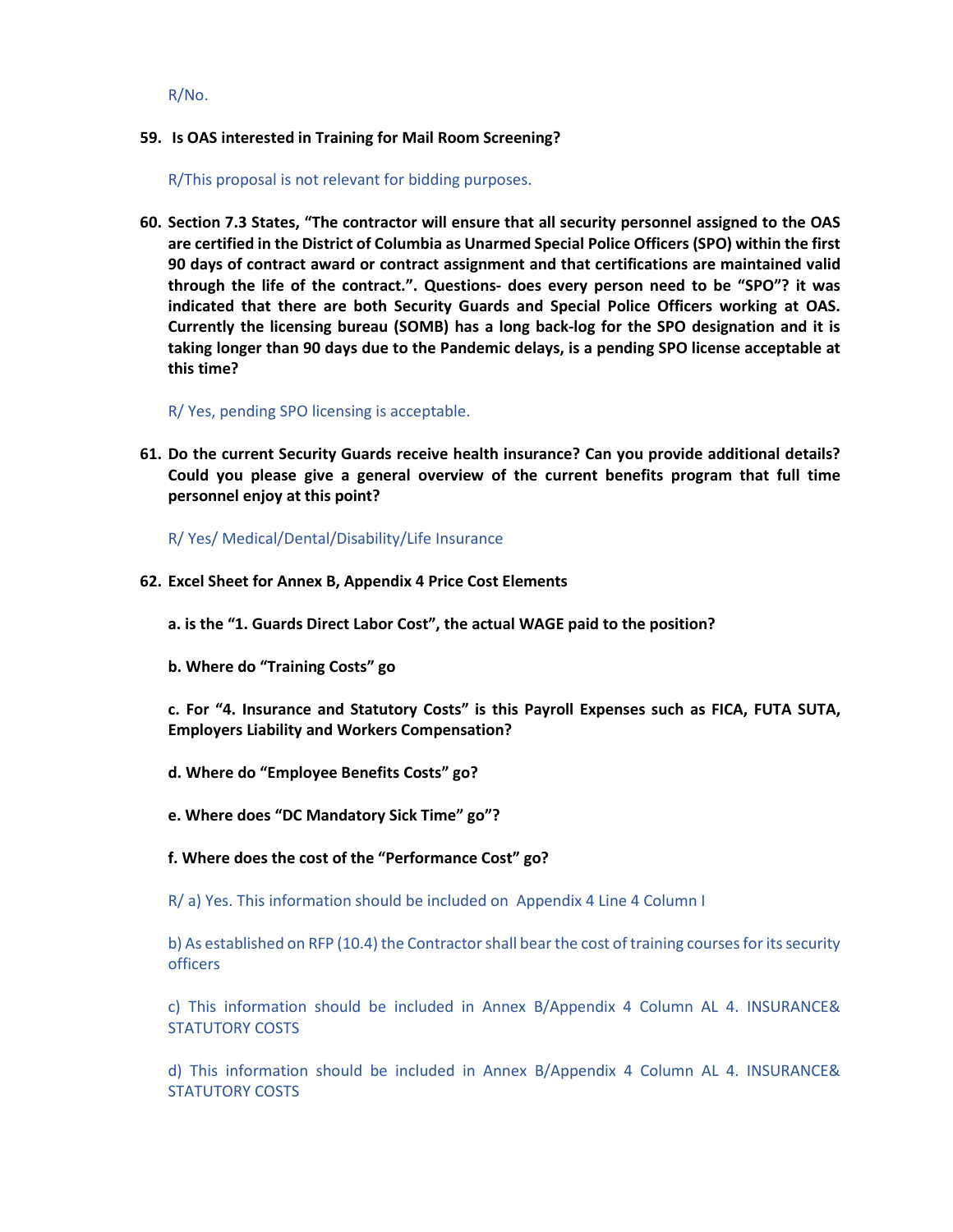e) Vacation Hours and Sick Time should be included in Annex B/Appendix 4 Column AE

- f) Not relevant to RFP requirements
- **63. Performance Bond- Is there currently a performance bond in place for security services at OAS? There is a cost associated with Performance Bonds (Over \$1,000.00 per year) and just wondering if a company could demonstrate strong fiscal strength would this outweigh the need for a performance bond?**

R/ The information from previous processes is not relevant to this project. The purpose of the performance bond is to guarantee the proper fulfillment of the contractual obligations regardless of the contractor's economic or fiscal condition.

**64. Do any of the security guard's union?**

R/No

**65. Does OAS need to comply with the DC minimum wage law? Beginning July 1, 2022, the minimum wage in the District of Columbia will increase from \$15.20 per hour to \$16.10 per hour for all workers, regardless of the size of the employer. Office of [Wage-Hour Compliance | does \(dc.gov\)](https://does.dc.gov/service/office-wage-hour-compliance-0#:%7E:text=Beginning%20July%201%2C%202022%2C%20the,%245.05%20per%20hour%20to%20%245.35)**

R/Proponents rates should comply with DC minimum wage law

**66. Does OAS need to comply with the DC Displaced Workers Act? [Chapter 1. Displaced Workers](http://dccode.elaws.us/code?no=32-1&e=8)  [Protection. \(elaws.us\)](http://dccode.elaws.us/code?no=32-1&e=8)**

R/ The GS/OAS is an international organization and applies its internal regulations. Further information available at:<http://www.oas.org/legal/english/docs/BilateralAgree/us/sedeusa.htm>

**67. To confirm from Section 8.4.1.b, that every assigned security person must be able to read, write and speak in both Spanish and English, is this correct?**

R/Yes

**68. Please confirm that OAS is DC Sales Tax Exempt?**

R/Yes, the OAS is a tax-exempt Organization.

**69. Does a vendor need to bid on all services within each Class? For example, Annex has vastly different services such as Engineering, Messenger and Chauffer that all require different DC Business Licenses?**

R/ According to the section 2 of the RFP Interested bidders can submit offer for one, two or all three services

**70. Porter services is typical a component of Janitorial services and is currently under Annex C, can the two Day Porter positions be moved to Annex A?**